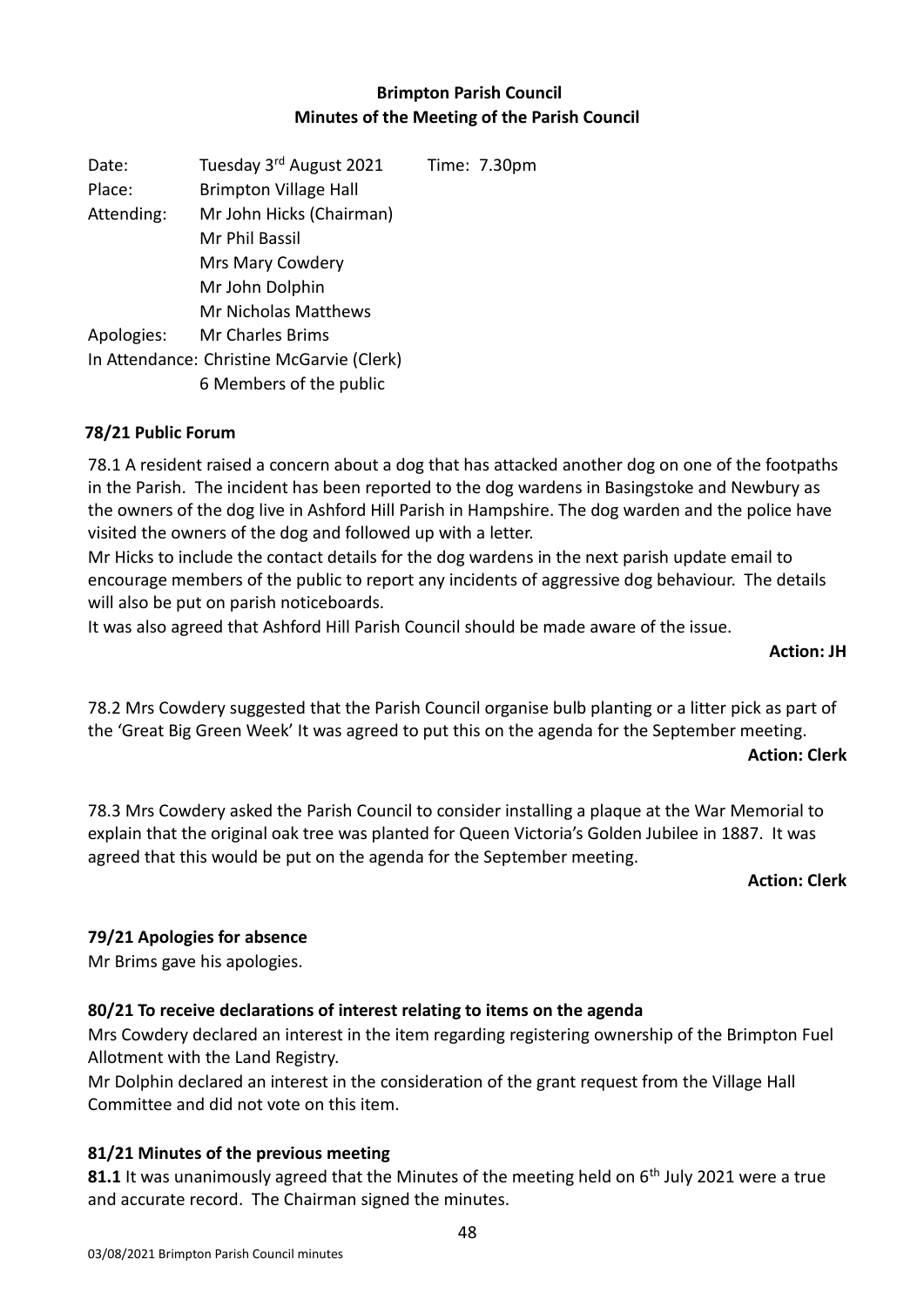#### **81.2 Matters arising from the Minutes not otherwise on the agenda including review of the Action Tracker**.

66.2/21 Mr Hicks reported that the Almshouses Trustees have released the covenant on the Washoe Lodge development for a payment of £100,000 to the charity from the developer.

72.1/21 Mr Hicks now has the 'No Cold Calling zone' signs. Mrs Cowdery will put up the signs in Brimpton Common.

56/21 Enborne Way overgrown allotment area. Mr Dolphin reported that the outside of the area has been cut but not the inside. Clerk to chase again

#### **Action: Clerk**

46/21 Meeting with West Berkshire Executive Member for Planning. Clerk to contact the other parishes in the Aldermaston Ward to ask if they would be interested in a joint meeting with the Executive Member for Planning.

### **Action: Clerk**

30.3/21 – Flooding on Brimpton Road near Willow Wands. Mr. Bassil reported that the contractor has cleared the drainage channel in the wrong place. Clerk to contact West Berkshire Council again to follow up

#### **Action: Clerk**

### **82/21 Queen's Platinum Jubilee – to agree funding arrangements.**

Mr Hicks sent a report to all councillors regarding plans for Queen's Platinum Jubilee celebrations in the parish next year. It was agreed that the Parish Council will act as the organiser of the planned events and provide the public liability insurance. The events will be organised by separate working groups reporting to the Parish Council. It was agreed that a maximum of £2000 of funding will be provided by the Parish Council to fund these events.

#### **83/21 Parish Environment**

#### **83.1 To provide an update on the joint Speed Indicator Device**

The Speed Indicator Device has been installed on a post in Brimpton Lane and will monitor speeds in the next week.

Mr. Dolphin suggested another location on a post in Brimpton Common. Clerk to seek approval for the site from West Berkshire Council and carry out a risk assessment.

#### **Action: Clerk**

Clerk to ask West Berkshire Council whether it would be possible to install a post specifically for the SID and ask how much this would cost.

#### **Action: Clerk**

### **83.2 To decide whether to proceed with registering ownership of Brimpton Common Fuel Allotment with the Land Registry**

A letter has been received from Wasing Estate in which they claim that they are the owners of the Brimpton Common Fuel Allotment Land.

The Trustees of the Brimpton Common Fuel Allotment Trust have asked the Parish Council to continue with the registration of the ownership of the land with the Land Registry.

It was agreed that no further action would be taken to register the land until after Mr Hicks has met with Wasing Estate.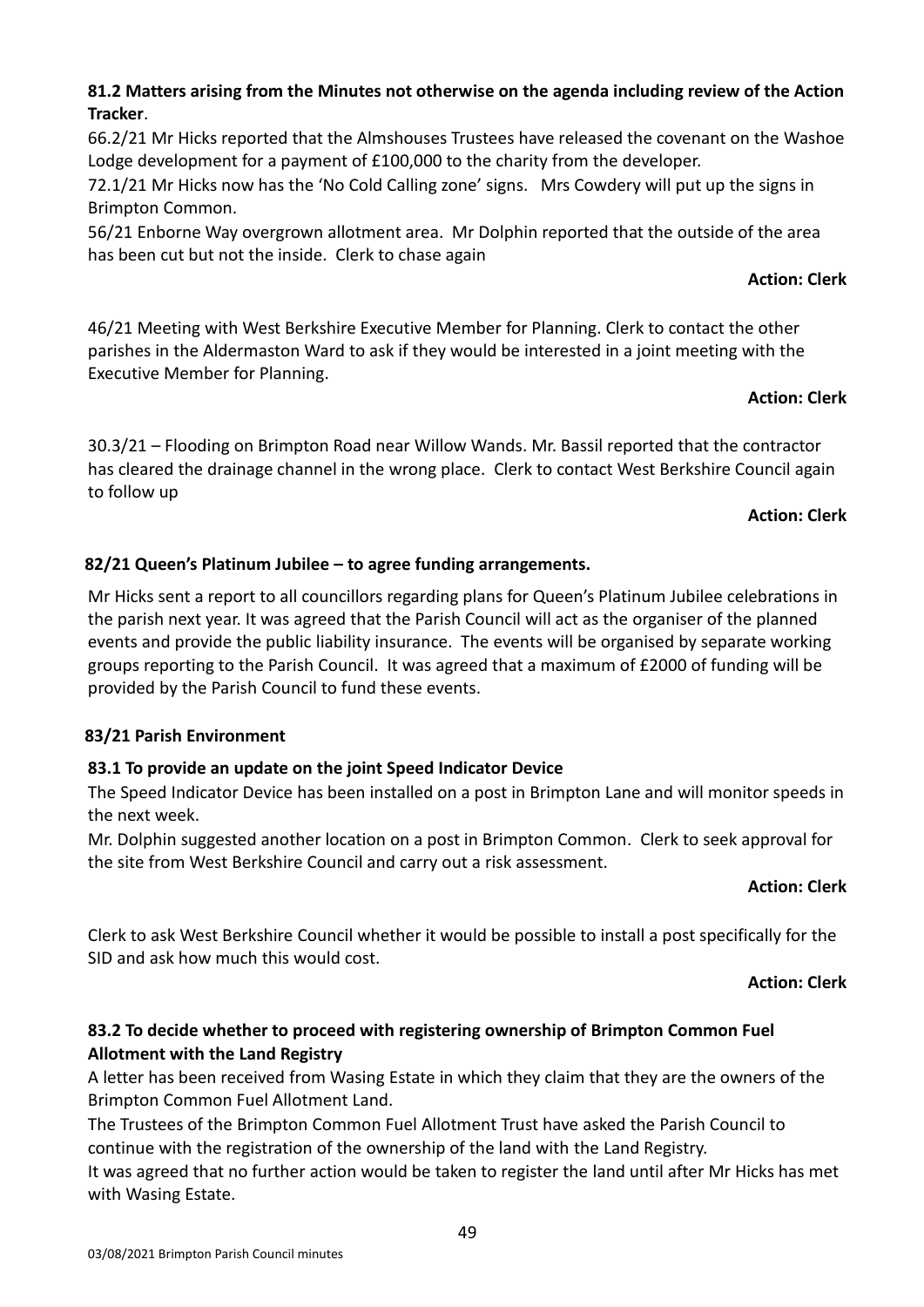The Parish Council accepted the Clerk's recommendation that a solicitor be engaged if they decide to pursue this further.

## **84/21 Planning and Development**

**84.1 To consider new planning applications and provide updates on any already considered. See appendix C below.**

**21/01561/MINMAJ – Land at Phase 4 to 6 Kennetholme Quarry, Brimpton Road.** Condition variation to extend the timescale for the completion of extraction and restoration of the site by 24 months

The Parish Council resolved to object to the extension of the timescales.

## **21/01710/HOUSE – Westmead House, Brimpton Lane –** Detached 4 bay garage

The Parish Council resolved to respond with no objections.

**21/01842/HOUSE – Ardgroom. Form new opening in tile hung front elevation of property**. This application was too late for the agenda, however as there were no objections the Parish Council asked the Clerk to respond on its behalf under delegated powers.

### **85/21 Finance**

### **85.1 To approve payments and approve reconciliation against bank statements**

The payments and bank reconciliation were agreed. Mr Hicks to approve the payments online.

### **85.2 To receive the Q1 budget update**

The Q1 budget update was accepted by the Parish Council.

#### **85.3 to consider request from Village Hall for grant towards car park maintenance**.

The Village Hall Committee requested a grant of £500 for gravel for the car park. The Parish Council agreed to the request and agreed that this should be funded from CIL. Mr Dolphin, as Chairman of the Parish Hall Committee, took no part in the discussion or the vote.

#### **85.4 To consider any other suggestions for spending CIL funds**

Mr Bassil suggested that the Parish Council purchase three gazebos to provide outside space for social events in the village**.**

It was agreed that the Clerk should ask the West Berkshire CIL department whether this would be eligible for CIL funding under social infrastructure. Clerk to also ask whether spring bulbs could be purchased from CIL under Green infrastructure.

#### **Action: Clerk**

## **86/21 Consultation documents requiring consideration**

#### **86.1 To consider letter from Berkshire Wildlife trust regarding the wild verges project**

It was agreed that the seed would be given to Grahame Hawker, the Parish Council's representative on the Climate Forum.

## **87/21 Reports**

## **87.1 Report from Village Hall Committee**

The 'Bacon Butty Morning' was a great success and raised £100.

The Village Party held on  $24<sup>th</sup>$  July was also a great success.

The first children's birthday party since lockdown has been held in the Hall.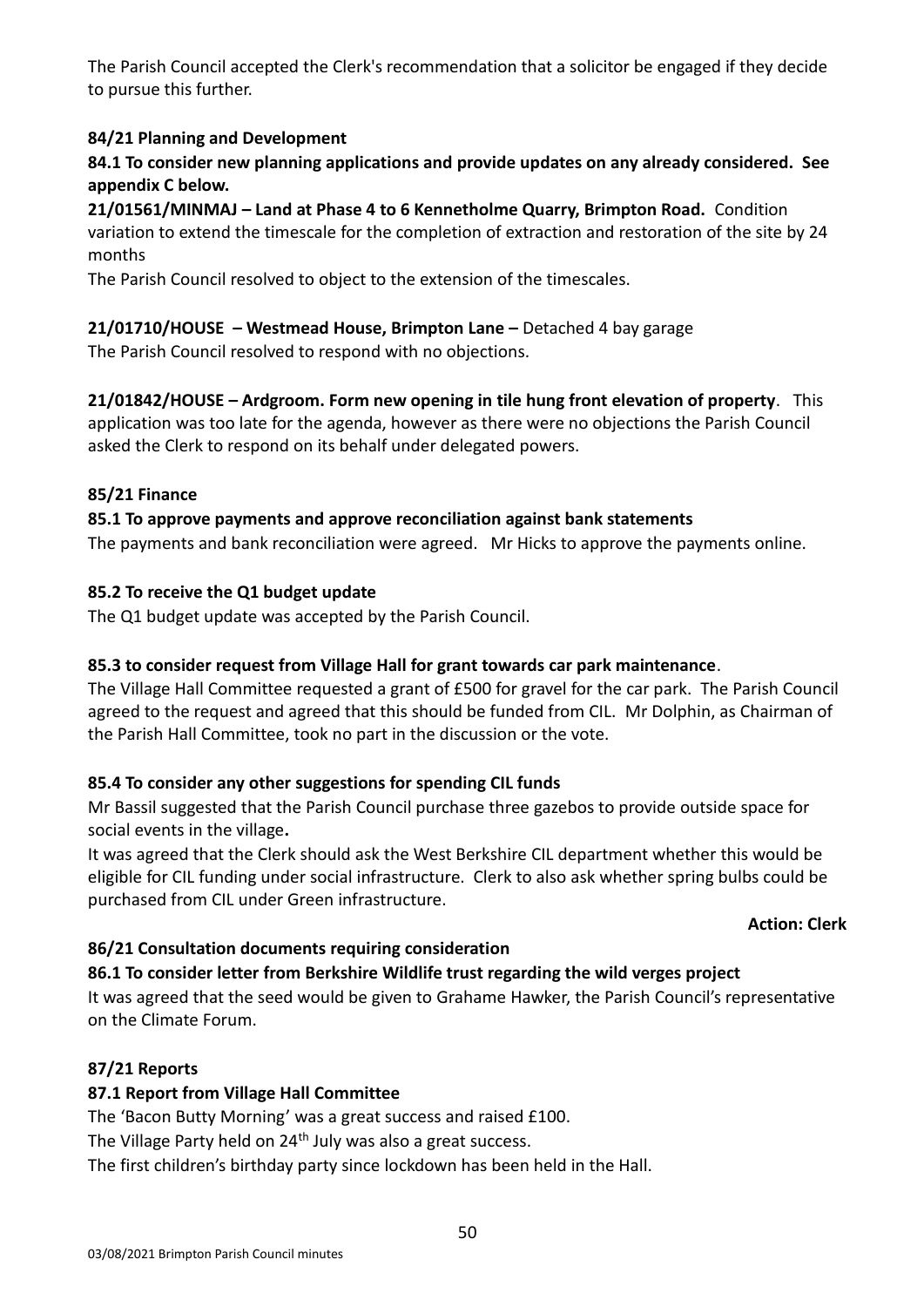The Village Hall Committee AGM will be held in September and they will be looking for new trustees.

#### **87.2 Reports from Parish Council representatives on external bodies**

Mr Bassil reported AWE will be removing high level waste from the site and moving it to Sellafield for storage.

## **88/21 The next meeting will be held on Tuesday 7th September 2021 in the Village Hall. 8.48pm closed meeting.**

| Signed:    |  |
|------------|--|
| (Chairman) |  |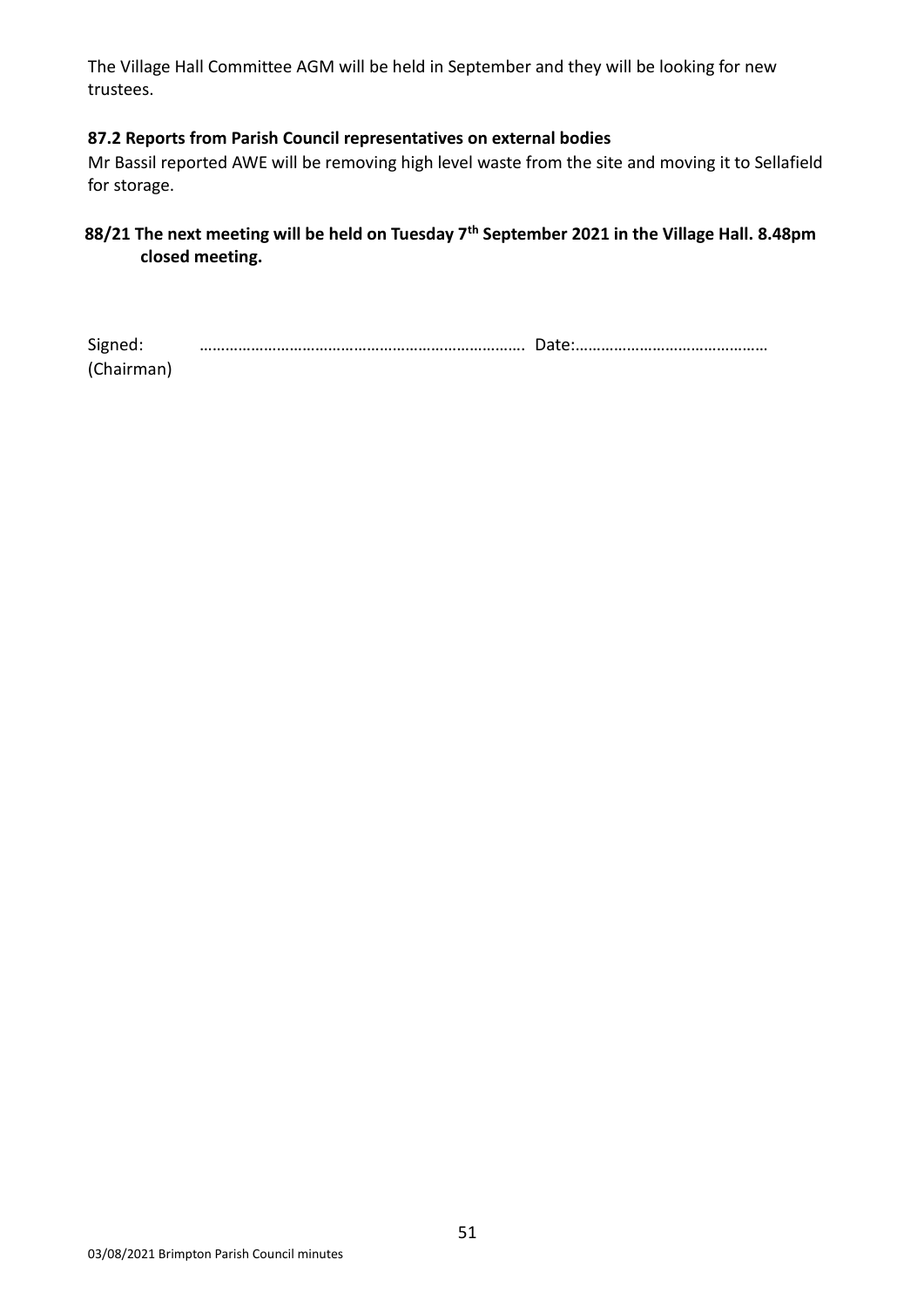### Appendix A

### Meeting Report 3rd August 2021

#### **Community Account**

| <b>Statement balance</b><br>24/7/2021      | Cashbook balance as at<br>26/7/2021 | <b>Cashbook balance after new payments</b><br>made |
|--------------------------------------------|-------------------------------------|----------------------------------------------------|
| £41,553.46                                 | £41,533.46                          | £41,120.66                                         |
| <b>Payments made</b><br>since last meeting |                                     |                                                    |
| <b>Cheque No</b>                           | Payee                               | <b>Details</b>                                     |
| SO.                                        | Mrs C McGarvie                      | June salary                                        |
| <b>TOTAL</b>                               |                                     |                                                    |

#### **New items for payment**

| <b>Cheque No</b> | <b>Payee</b>         | <b>Details</b>  |
|------------------|----------------------|-----------------|
| <b>SO</b>        | Mrs C McGarvie       | August salary   |
| EP               | Digital House MD Ltd | Website hosting |
| <b>TOTAL</b>     |                      |                 |

#### **Receipts since last meeting date**

| <b>Receipt Date</b> | Payer | <b>Details</b> |
|---------------------|-------|----------------|
|                     |       |                |

#### **Payments not presented as of 26/7/2021**

| <b>Cheque No</b> | Payee | <b>Details</b> |
|------------------|-------|----------------|
|                  |       |                |
| <b>TOTAL</b>     |       |                |

| Receipts not cleared as of 26/7/2021 |              |                |
|--------------------------------------|--------------|----------------|
| <b>Receipt date</b>                  | <b>Payer</b> | <b>Details</b> |
|                                      |              |                |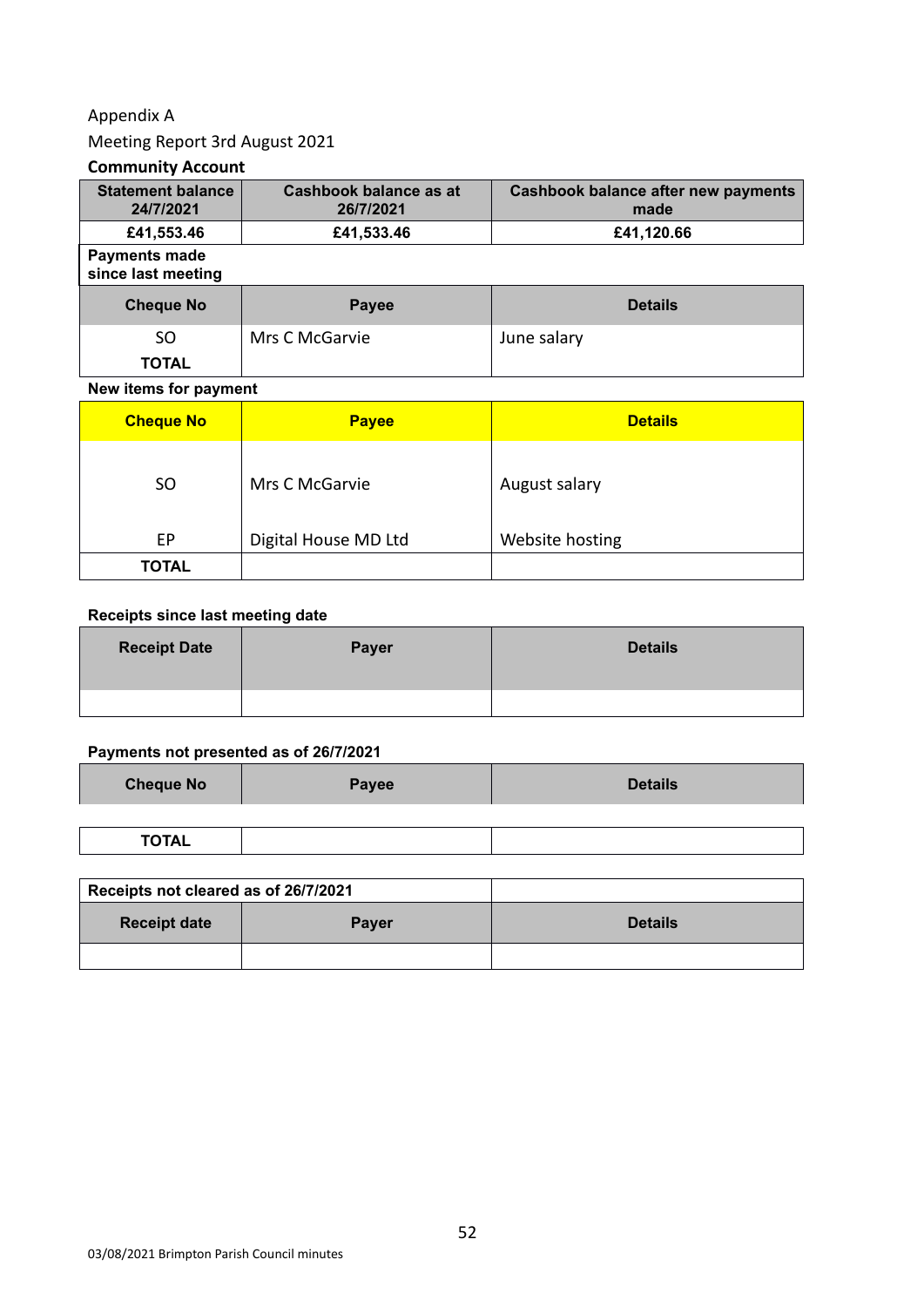### Appendix B

| <b>Bank Reconciliation 26th July 2021</b> |                                                  |                  |
|-------------------------------------------|--------------------------------------------------|------------------|
| <b>Authority name</b>                     | <b>Brimpton Parish Council</b>                   |                  |
| <b>Prepared by</b>                        | <b>Christine McGarvie</b>                        | Clerk and RFO    |
| <b>Date</b>                               | 26th July 2021                                   |                  |
| Approved by                               | John Hicks                                       | Chair of council |
|                                           | Balance per bank statements as at 23rd July 2021 | £                |
|                                           | <b>Community Account</b>                         | 41,533.46        |
|                                           | Saving account                                   | 31,906.23        |
|                                           |                                                  |                  |

Less any un-presented payments at 23rd July 2021

Add any uncleared receipts

## Net Bank balances as at 26th July 2021

| <b>CASH BOOK</b>                                      |            |
|-------------------------------------------------------|------------|
| Opening balance as per cashbook 1st April 2021        | 32,848.53  |
| Add: Receipts in the year                             | 12,507.45  |
| Less: Payments in the year                            | 3,822.52   |
| Closing balance as per cash book as at 26th July 2021 | £41,533.46 |
| Opening balance savings account 1st April 2021        | 31,905.43  |
| Add: Receipts in the year                             | £0.80      |
| Less: Payments in the year                            | C          |
| Closing balance as per cash book as at 26th July 2021 | £31,906.23 |
| Overall closing balance                               | £73,439.69 |
| diff                                                  | £0.00      |